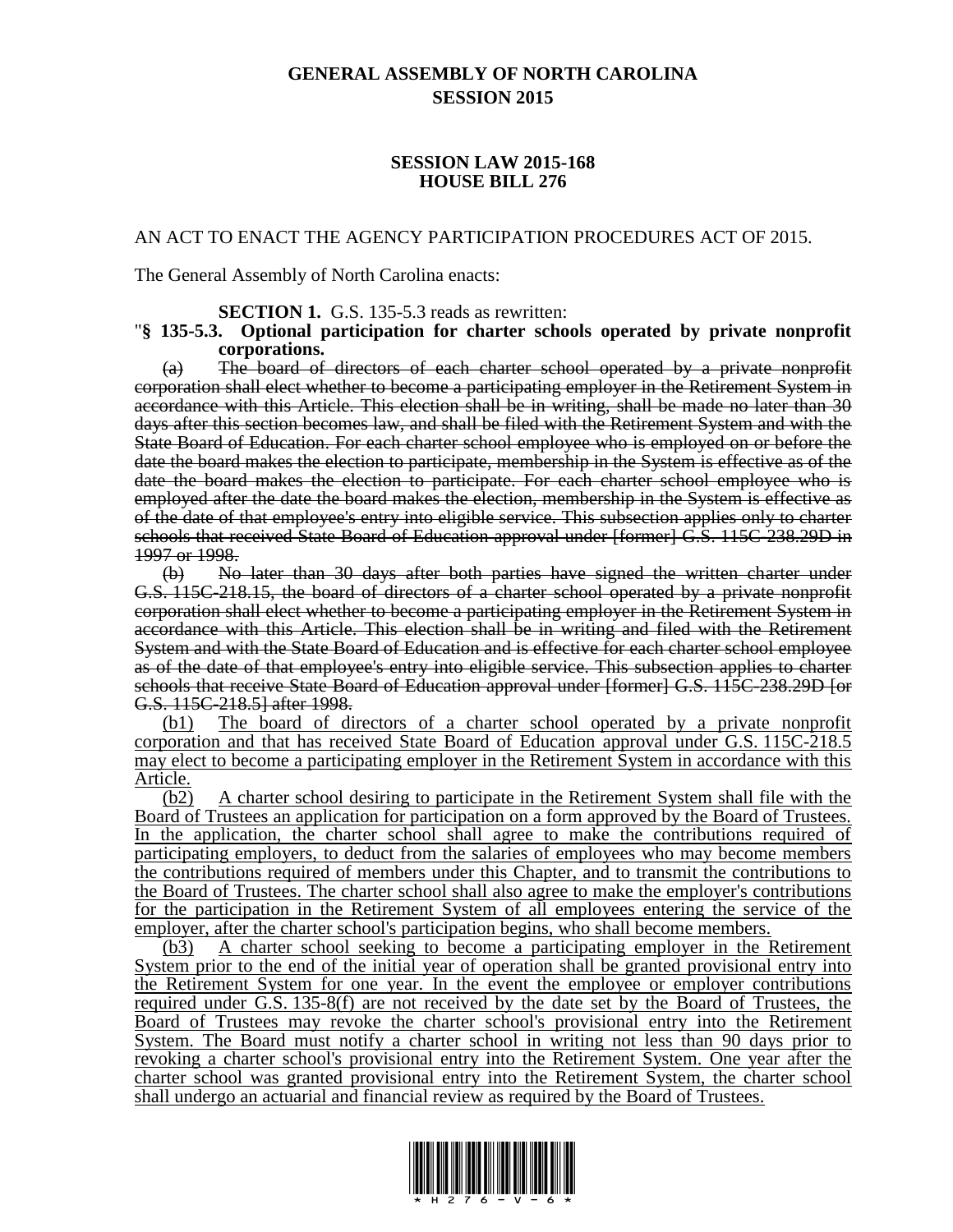(b4) A charter school seeking to become a participating employer in the Retirement System after the end of the initial year of operation shall undergo an actuarial and financial review as required by the Board of Trustees prior to entry into the Retirement System.

(b5) The actuarial review will result in an estimate of the amount of the withdrawal liability that would be required under G.S. 135-8(i) to cease participation in the Retirement System after five years and the amount that would be required to cease participation after 10 years. The cost of this actuarial review shall be paid by the charter school and shall not exceed two thousand five hundred dollars (\$2,500). A charter school that was granted provisional entry into the Retirement System shall not be required to pay the cost of this actuarial review, and this cost may be classified as costs of administering investment programs under G.S. 147-69.3.

(b6) The financial review will be based on financial statements and independent audit reports held by the Local Government Commission or functionally equivalent financial statements and independent audit reports submitted to the Board of Trustees by the charter

 $\frac{\text{school.}}{\text{(b7)}}$ The Board of Trustees may grant final approval of the application if it finds the following:

- 
- (1) The application meets the requirements set out in this Article.<br>(2) All members of the board of directors of the charter school All members of the board of directors of the charter school have signed a written statement acknowledging and accepting the estimate provided under subsection (b5) of this section and the provisions of G.S. 135-8(i).
- (3) The charter school has not been identified as inadequate by the State Board of Education as provided in G.S. 115C-218.95(b).
- (4) The charter school's most recent audited financial statements and independent audit report demonstrate that it is financially sound and can meet the financial obligations of participation in the Retirement System.

(b8) Upon acceptance by the Board of Trustees of the application to become a participating employer, the charter school shall be a fully participating employer in the Retirement System. The Board may make the final decision for acceptance of the application contingent upon the receipt of a financially sound independent audit report for the fiscal year ending prior to acceptance of the application.

(b9) For each charter school employee who is employed on or before the date the charter school is granted entry into the Retirement System, membership in the Retirement System is effective as of the date of entry. For each charter school employee who is employed after the date the charter school is granted entry into the Retirement System, membership in the Retirement System is effective as of the date of that employee's entry into eligible service. Provisional entry is considered entry into the Retirement System for the purpose of this subsection.

(c) A charter school board's election to become a participating employer in the Retirement System under this section is irrevocable and shall require all eligible employees of the charter school to participate.

(d) No retirement benefit, death benefit, or other benefit payable under the Retirement System shall be paid by the State of North Carolina or the Board of Trustees of the Teachers' and State Employees' Retirement System on account of employment with a charter school with respect to any employee, or with respect to any beneficiary of an employee, of a charter school whose board of directors does not elect to become that is not a participating employer in the Retirement System under this section.System.

(e) The board of directors of each charter school shall notify each of its employees as to whether the board elected to become a participating employer in the Retirement System under this section. This notification shall be in writing and shall be provided within 30 days of the board's election or at the time an initial offer for employment is made, whichever occurs last. If the board did not elect to join the Retirement System, the notice shall include a statement that the employee shall have no legal recourse against the board or the State for any possible credit or reimbursement under the Retirement System. The employee shall provide written acknowledgment of the employee's receipt of the notification under this subsection.

(f) The board of directors of a charter school may elect to cease participation in the Retirement System for all of its employees by following the procedure in G.S. 135-8(i)."

# **SECTION 2.(a)** The catch line of G.S. 120-114 reads as rewritten:

## "**§ 120-114. Actuarial notes.notes; Retirement System cost estimates.**"

**SECTION 2.(b)** G.S. 120-114 is amended by adding a new subsection to read: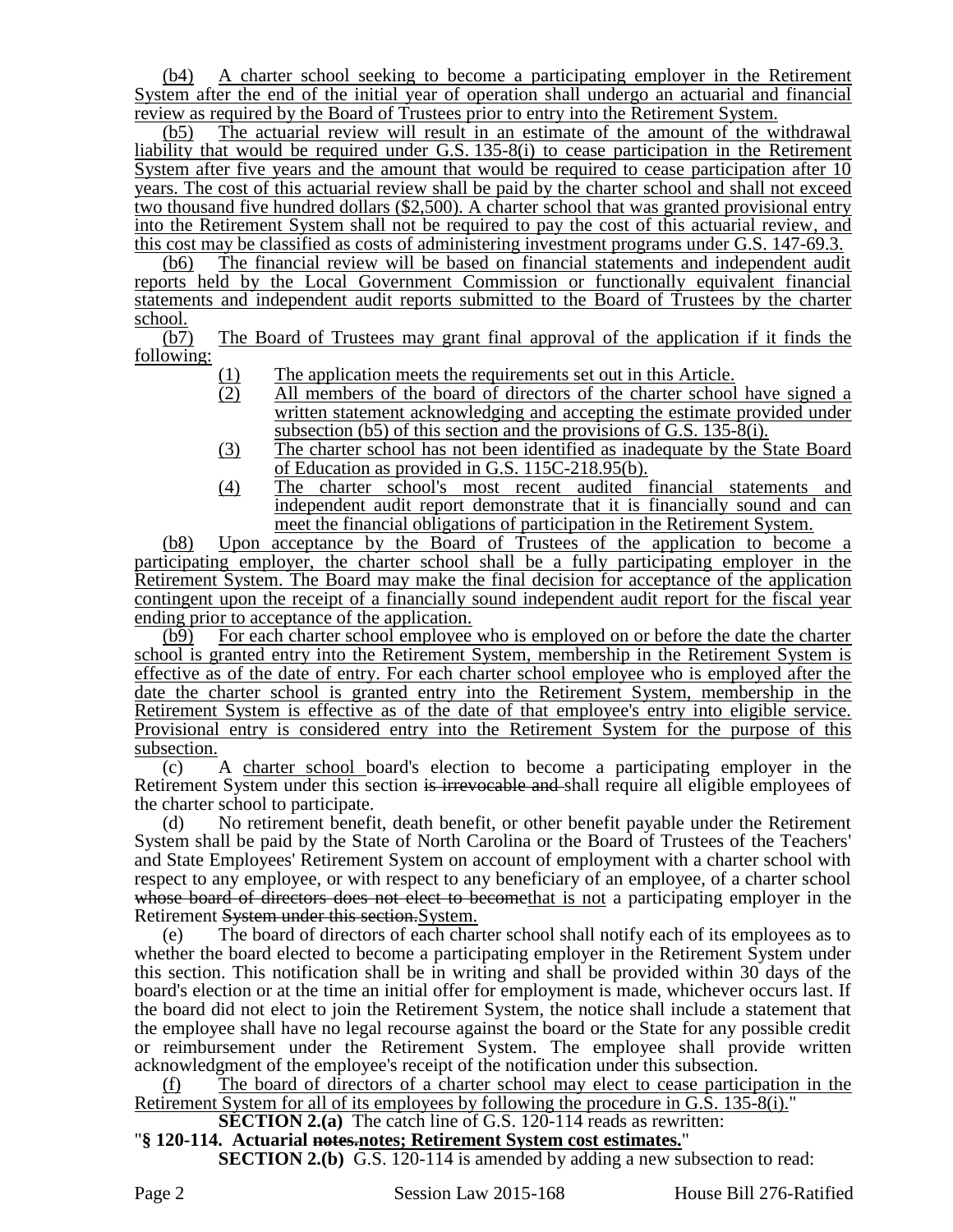"(f) In addition to the other requirements of this section, if a bill or resolution contemplates removing a public agency as a participating employer from the Teachers' and State Employees' Retirement System or the Local Governmental Employees' Retirement System, the Fiscal Research Division shall obtain an estimate of cost of the withdrawal liability the agency would owe under procedures established by the Boards of Trustees of the Retirement Systems."

**SECTION 3.(a)** G.S. 135-8 is amended by adding a new subsection to read:

"(i) Procedure and Payment to Cease Participation. – Any employing unit that is allowed to cease participation in the Retirement System by the General Assembly or as otherwise provided in this Chapter, through its governing body, may declare its intent to withdraw completely from the Retirement System as follows:<br>(1) The employer shall notify its employees

- The employer shall notify its employees and the Board of Trustees, in writing, of its action. An employer shall automatically be considered to have requested a complete withdrawal from the Retirement System the date the employer permanently ceases to employ active members. A withdrawing employer shall be required to make a lump-sum withdrawal liability payment to the Board of Trustees as provided by this section.
- (2) Complete withdrawal by an employer shall be the first day of the month following the date the employer ceases to employ active members or the first day of the month following 60 days from the date the Board of Trustees receives the employer's written request to withdraw. However, the complete withdrawal date shall not occur before the withdrawal liability is determined, as provided in subdivision (5) of this subsection.
- (3) After complete withdrawal, all employees of the withdrawing employer shall be ineligible to accrue future benefits with the Retirement System due to employment with the withdrawing employer. The withdrawing employer shall be ineligible to elect to become a participating employer in the Retirement System, as provided in G.S. 135-5.3, for five years after its complete withdrawal date.
- (4) All active or inactive members of the employer shall be eligible for benefits accrued with the Retirement System up to the complete withdrawal date. However, no retirement allowance or return of accumulated contributions shall be paid until the member actually terminates employment and completely separates from active service with the withdrawing employer, and there is no intent or agreement, express or implied, to return to service with the withdrawing employer.
- (5) On the date of complete withdrawal, the withdrawal liability of an employer is the greater of one thousand dollars (\$1,000) or the amount determined by a. multiplied by the ratio of b. to c., as follows:
	- a. The excess of the actuarial present value of the vested accrued benefits of the Retirement System's members over the market value of its assets, both as of the date of the last actuarial valuation adopted by the Board of Trustees prior to the complete withdrawal date based on the plan provisions and actuarial assumptions used in the last actuarial valuation adopted by the Board of Trustees prior to the complete withdrawal date, except the interest rate assumption shall be reduced by an amount determined by the consulting actuary to reflect the increased investment, mortality, and other actuarial risk for the exiting agency's participants.
	- b. The total present value of accrued benefits of all active members of the withdrawing employer as of the last actuarial valuation adopted by the Board of Trustees prior to the complete withdrawal date.
	- c. The total present value of accrued benefits of all active members of the Retirement System as of the last actuarial valuation adopted by the Board of Trustees prior to the complete withdrawal date.
- (6) The actuarial costs to determine the amount described in subdivision (5) of this subsection shall be paid by the withdrawing employer. An employer that does not pay the lump-sum withdrawal liability payment described in subdivision (5) of this subsection and the actuarial costs to determine this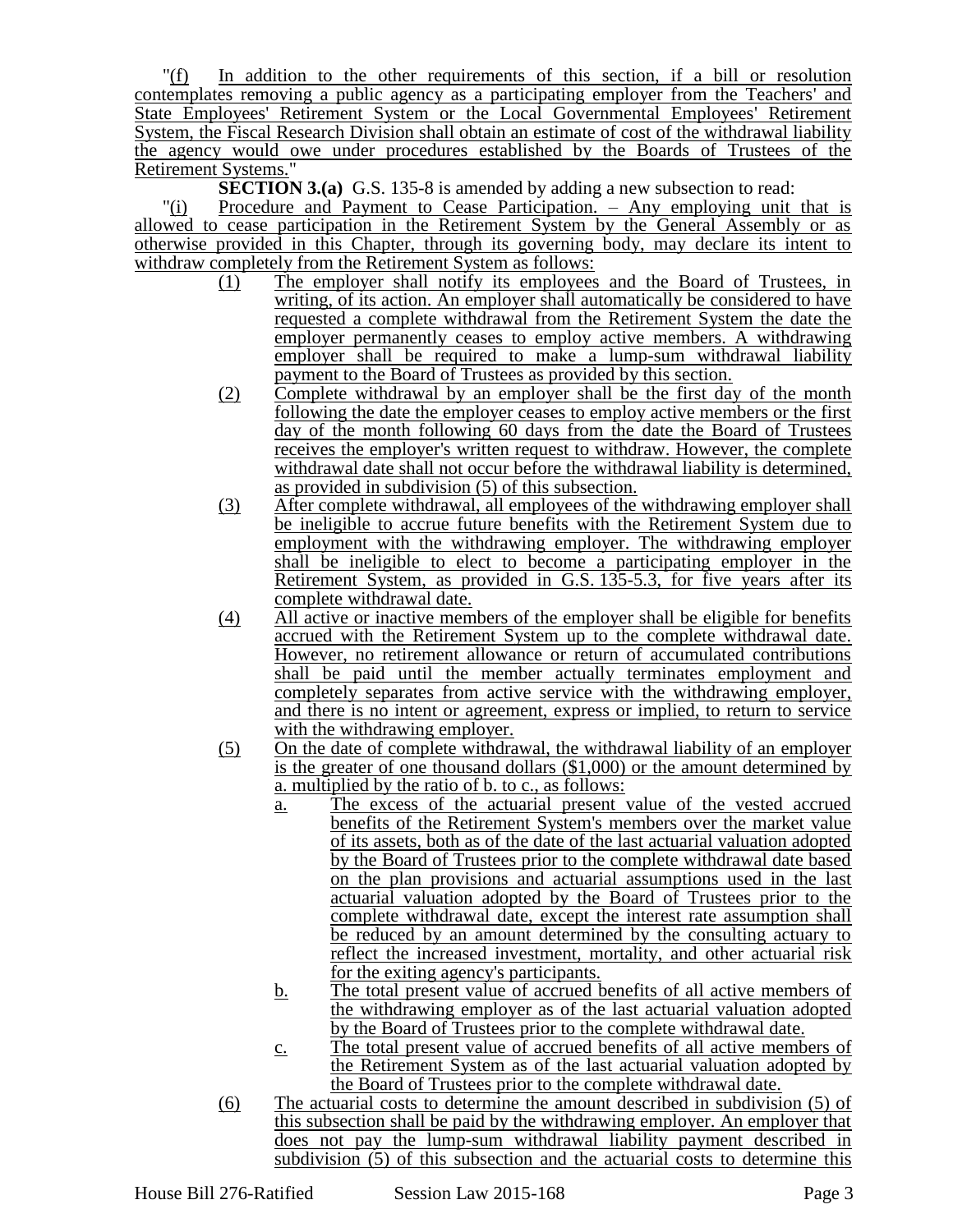withdrawal liability within 90 days of the complete withdrawal date will continue to be a participating employer. No withdrawal liability payment shall be required if an employer exits before the end of the first year following the date of participation or if the Board of Trustees revokes entry as provided in G.S. 135-5.3(b8).

(7) Upon the complete withdrawal of the employer, the Retirement System shall have no further legal obligation to the employer or its employees, nor shall the Retirement System be held accountable for the continued future accrual of any retirement benefit rights to which the employees may be entitled beyond the complete withdrawal date. Any litigation regarding the forfeiture of any benefits because of the employer's complete withdrawal from the Retirement System shall be the sole legal responsibility of the withdrawing employer, and the withdrawing employer shall indemnify and hold harmless the Retirement System, its Board of Trustees, its employees, and the State of North Carolina from any claims, losses, costs, damages, expenses, and liabilities, including, without limitation, court costs, and reasonable attorneys' fees asserted by any person or entity as a result of the employer's withdrawal from the Retirement System."

**SECTION 3.(b)** G.S. 128-30 is amended by adding a new subsection to read:

"(i) Procedure and Payment to Cease Participation. – Any employing unit that is allowed to cease participation in the Retirement System by the General Assembly shall do the following:

- (1) The employer shall notify its employees and the Board of Trustees, in writing, of its action. A withdrawing employer shall be required to make a lump-sum withdrawal liability payment to the Board of Trustees as provided by this section.
- (2) Complete withdrawal by an employer shall be the first day of the month following the date the Board of Trustees receives the employer's written notification. However, the complete withdrawal date shall not occur before the withdrawal liability is determined, as provided in subdivision (5) of this subsection.
- (3) After complete withdrawal, all employees of the withdrawing employer shall be ineligible to accrue future benefits with the Retirement System due to employment with the withdrawing employer.
- (4) All active or inactive members of the employer shall be eligible for benefits accrued with the Retirement System up to the complete withdrawal date. However, no retirement allowance or return of accumulated contributions shall be paid until the member actually terminates employment and completely separates from active service with the withdrawing employer, and there is no intent or agreement, express or implied, to return to service with the withdrawing employer.
- (5) On the date of complete withdrawal, the withdrawal liability of an employer is the greater of one thousand dollars (\$1,000) or the amount determined by a. multiplied by the ratio of b. to c., as follows:
	- a. The excess of the actuarial present value of the vested accrued benefits of the Retirement System's members over the market value of its assets, both as of the date of the last actuarial valuation adopted by the Board of Trustees prior to the complete withdrawal date based on the plan provisions and actuarial assumptions used in the last actuarial valuation adopted by the Board of Trustees prior to the complete withdrawal date, except the interest rate assumption shall be reduced by an amount determined by the consulting actuary to reflect the increased investment, mortality, and other actuarial risk for the exiting agency's participants.
	- b. The total present value of accrued benefits of all active members of the withdrawing employer as of the last actuarial valuation adopted by the Board of Trustees prior to the complete withdrawal date.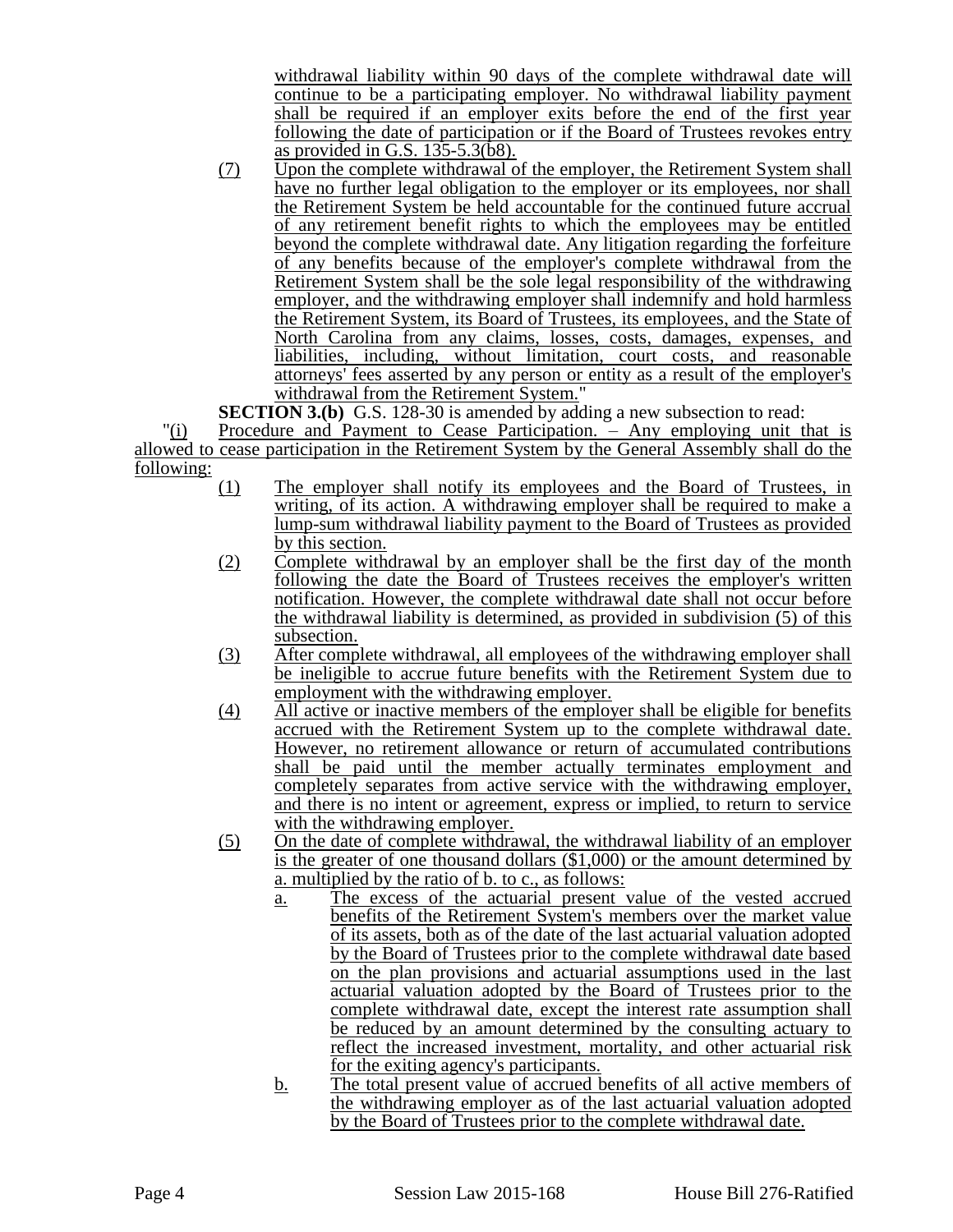- c. The total present value of accrued benefits of all active members of the Retirement System as of the last actuarial valuation adopted by the Board of Trustees prior to the complete withdrawal date.
- (6) The actuarial costs to determine the amount described in subdivision (5) of this subsection shall be paid by the withdrawing employer. An employer that does not pay the lump-sum withdrawal liability payment described in subdivision (5) of this subsection and the actuarial costs to determine this withdrawal liability within 90 days of the complete withdrawal date will continue to be a participating employer.
- (7) Upon the complete withdrawal of the employer, the Retirement System shall have no further legal obligation to the employer or its employees, nor shall the Retirement System be held accountable for the continued future accrual of any retirement benefit rights to which the employees may be entitled beyond the complete withdrawal date. Any litigation regarding the forfeiture of any benefits because of the employer's complete withdrawal from the Retirement System shall be the sole legal responsibility of the withdrawing employer, and the withdrawing employer shall indemnify and hold harmless the Retirement System, its Board of Trustees, its employees, and the State of North Carolina from any claims, losses, costs, damages, expenses, and liabilities, including, without limitation, court costs, and reasonable attorneys' fees asserted by any person or entity as a result of the employer's withdrawal from the Retirement System."

**SECTION 4.** G.S. 115C-218.100 is amended by adding a new subsection to read:

"(a1) In the event of a voluntary or involuntary dissolution of the charter school, the funds reserved for closure proceedings in subsection (a) of this section shall be used to pay wages owed to charter school employees, funds owed to the North Carolina Retirement System pursuant to G.S. 135-8, and funds owed to the State Health Plan, in that order. Other expenses shall be paid from the remaining balance in the funds reserved for closure proceedings in subsection (a) of this section."

**SECTION 5.** G.S. 128-21 reads as rewritten:

### "**§ 128-21. Definitions.**

The following words and phrases as used in this Article, unless a different meaning is plainly required by the context, shall have the following meanings:

… (17) "Prior service" shall mean the service of a member rendered before the date he becomes a member of the System, certified on his prior service certificate and allowable as provided by G.S. 128-26. No prior service shall be allowed at any employer for which participation is adopted and approved by the Board of Trustees in this Retirement System on or after August 1, 2015.  $^{\bullet}$ 

**SECTION 6.** G.S. 128-26(a) reads as rewritten:

"(a) Each person who becomes a member during the first year of his or her employer's participation, if and only if that participation begins prior to November 1, 2015, and who was an employee of the same employer at any time during the year immediately preceding the date of participation, shall file a detailed statement of all service rendered by him or her to that employer prior to the date of participation for which he or she claims credit."

**SECTION 7.(a)** G.S. 135-4(jj) reads as rewritten:

"(jj) Contribution-Based Benefit Cap Purchase Provision. – If a member's retirement allowance is subject to an adjustment pursuant to the contribution-based benefit cap established in G.S. 135-5(a3), the retirement system shall notify the member and the member's employer that the member's retirement allowance has been capped. The retirement system shall compute and notify the member and the member's employer of the total additional amount the member would need to contribute in order to make the member not subject to the contribution-based benefit cap. This total additional amount shall be the actuarial equivalent of a single life annuity adjusted for the age of the member at the time of retirement, or when appropriate, the age at the time of the member's death that would have had to have been purchased to increase the member's benefit to the pre-cap level. The Except as otherwise provided in this subsection, the member shall have until 90 days after notification regarding this additional amount or until 90 days after the effective date of retirement, whichever is later, to submit a lump sum payment to